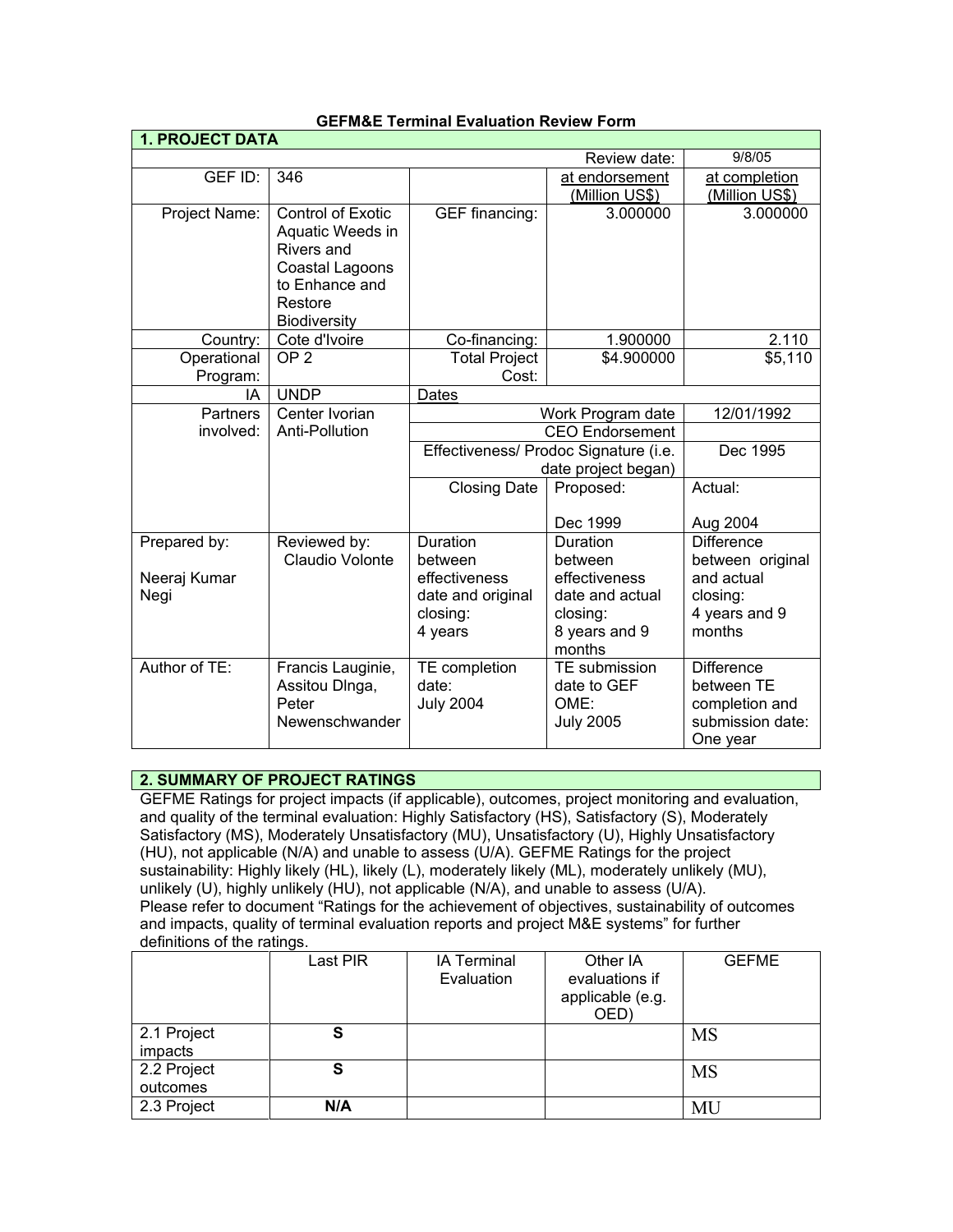| sustainability                          |     |     |    |
|-----------------------------------------|-----|-----|----|
| 2.4 Monitoring<br>and evaluation        | N/A |     | MS |
| 2.5 Quality of the<br>evaluation report | N/A | N/A | MS |

Should this terminal evaluation report be considered a good practice? Why?

No

The narrative of TE explains that since project area was in accessible to the evaluators, the TE was prepared based on the desktop and online review of the project. The TE, however, does not explain why the project area was inaccessible.

While exposition on project impacts and sustainability is satisfactory, it is clearly not adequate on M&E issues. Further, important issues such as financial details of the project have not been addressed. Similarly, the discussion on M&E systems is also inadequate.

# **3. PROJECT OBJECTIVES, EXPECTED AND ACTUAL OUTCOMES**

#### **3.1 Project Objectives**

• **What are the Global Environmental Objectives? Any changes during implementation?** 

According to the Project document the project objectives were to:

- Reduce the main species of water weeds through biological control;
- Monitor the spread of the infestation;
- Lay the foundation for integrated watershed management to tackle the problem of excessive increase in water nutrification;
- Survey and monitor the status of biodiversity; and,
- Strengthen the coordination between similar African projects and disseminate the project results to other countries confronted with similar problems.

The TE does not provide us any information on whether there have been any changes in the global environmental objectives during the course of the project. However, TE has assessed the performance of the project based on achievements of the above described objectives. Also, according to the PIRs of the project there has been no change in the objectives.

### • **What are the Development Objectives? Any changes during implementation?**

According the PIR 2004, the development objective of the project is improve and/or to restore the aquatic biodiversity in Côte d'Ivoire by reducing the populations of water hyacinth (Eichhornia crassipes), water lettuce (Pistia stratiotes) and water fern (Salvinia molesta).

The TE does not explicitly spell out the development objectives of the project. Furthermore, it provides no information on whether there have been any changes in the development objectives. **3.2 Outcomes and Impacts**

• What were the major project outcomes and impacts as described in the TE?

The consultants involved in writing the TE were not able to visit the project sites due to inaccessibility of the area. A member of the evaluation team did reside in Cote d'Ivoire and some of the people associated with the project implementation were met. This said, the TE is primarily based on the desk review of the implementation reports of the project and other information that was available online.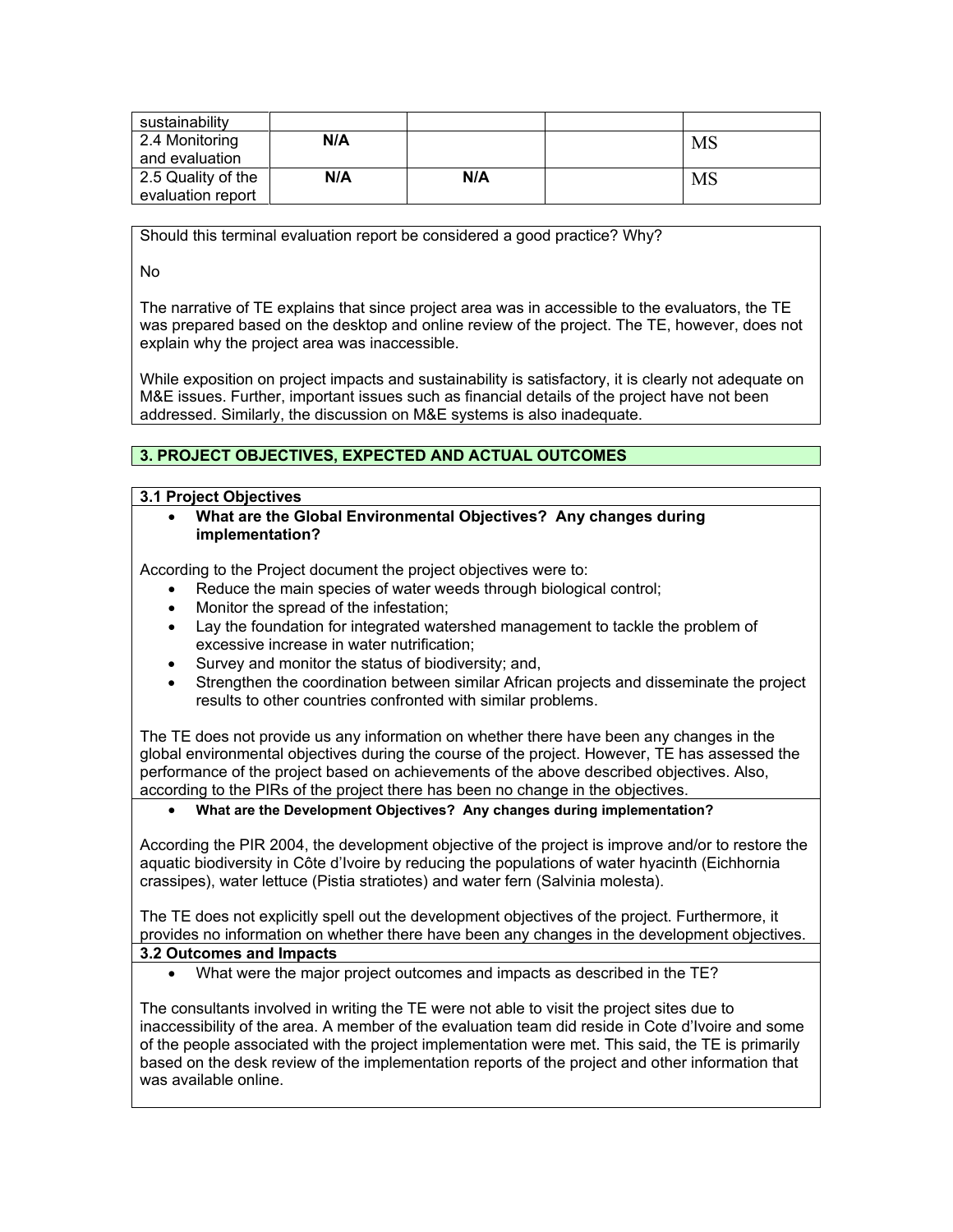### **According to the TE, project has achieved the following outcomes and impacts**:

- 1. *Reduction in main invading aquatic weed populations by biological control*: Exotic natural enemies of the invading weeds were released and successfully established on 90% of the invaded zones.
- 2. *To monitor the spread of infestation*: information on this objective was not available in the documents reviewed for terminal evaluation.
- 3. *Lay the foundation for integrated watershed management to tackle the problem of excessive increase in water nitrification:* According to TE, it was too ambitious for the project to pursue this goal. Even if the national situation was normal this objective would have been difficult to accomplish without appropriate institutional measures<sup>1</sup>. Unsurprisingly, there was little progress made in achieving this objective.
- 4. *Survey and monitor the status of biodiversity:* According to TE, the project has been maintaining an inventory of the biodiversity status of the project area. The amount of attention given to various biological groups is, however, unbalanced. While inventory on zooplankton, algae and other microphytes is adequate, information on Ichtyofauna, benthic macrofauna, entomofauna and fauna of 'floating rafts' needs to be more comprehensive.
- 5. *To strengthen the coordination of control projects in Africa and dissemination of the results:* The TE opines that while information dissemination activities were carried out as per the plan, the objective to strengthen coordination of control projects in Africa was clearly too ambitious. The TE claims that no measure taken to achieve greater coordination among the control projects in Africa was quoted or referred to in the reports reviewed.

### **4. GEF OFFICE OF M&E ASSESSMENT**

### **4.1 Outcomes and impacts All and impacts Rating: MS**

#### **A Relevance**

• **In retrospect, were the project's outcomes consistent with the focal areas/operational program strategies? Explain**

According to the TE, the outcomes of the project were consistent with the objective of biodiversity conservation (OP2). The activities such as biological control of the infestation by the water weeds, maintaining data of the organisms in the water body and establishing monitoring systems to generate information on the level of weed infestation in the water body, that were taken up under the project are consistent with the goals of the operational program.

### **B Effectiveness**

• **Are the project outcomes as described in the TE commensurable with the expected outcomes (as described in the project document) and the problems the project was intended to address (i.e. original or modified project objectives)?** 

According to the TE, the project has achieved good results in reducing the main species of water weeds through biological control, maintaining an inventory of the species and their occurrence in the water body, and monitoring the level of weeds in the water body. However, it has not been effective in laying foundation for integrated watershed management to address the problem of eutrification and also in strengthening the coordination of the control projects in Africa. This, TE opines, is more due to these objectives being overambitious and less due to any failing on part of the project team.

**MS**

**S**

#### **C Efficiency (cost-effectiveness)**

• **Include an assessment of outcomes and impacts in relation to inputs, costs, and** 

<span id="page-2-0"></span> $\overline{a}$  $1$  The TE does not clarify what this national situation was other than mentioning that in 2002 there was a change of guard in the concerned ministry. The TE could probably be referring to the political turmoil facing Cote d'Ivoire over the last couple of years.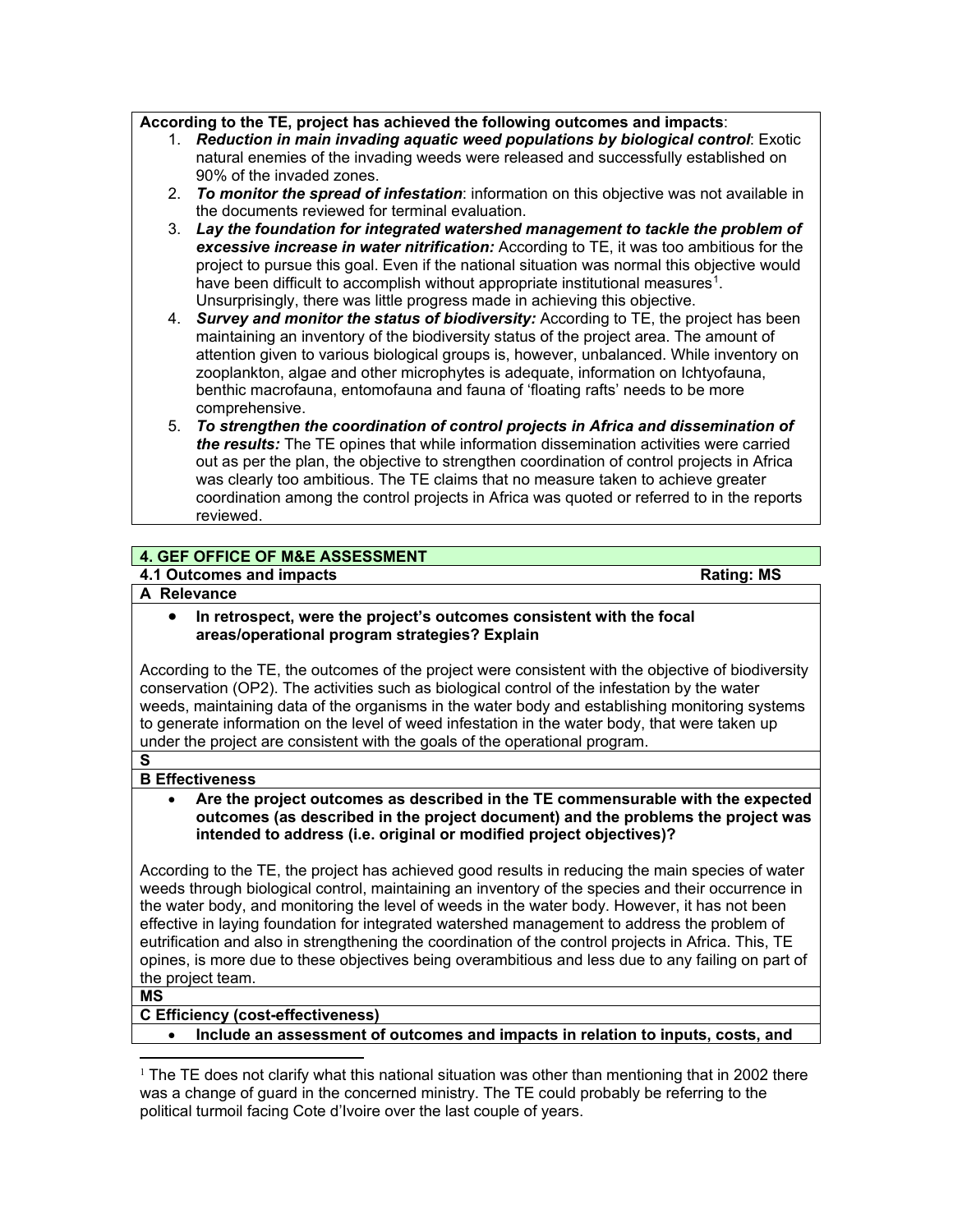**implementation times based on the following questions: Was the project cost – effective? How does the cost-time Vs. outcomes compare to other similar projects? Was the project implementation delayed due to any bureaucratic, administrative or political problems?**

The information provided in the TE on outcomes of the project vis-à-vis costs and inputs is very scant. However, since the period of project implementation was extended by 57 months it is bound to have affected the cost effectiveness of the project. **Unable to assess**

**4.2 Likelihood of sustainability.** Using the following sustainability criteria, include an assessment of project sustainability based on the information presented in the TE.

| project sustainability based on the information presented in the TE.                                         |                                                                                   |
|--------------------------------------------------------------------------------------------------------------|-----------------------------------------------------------------------------------|
| <b>Financial resources</b>                                                                                   | <b>Rating: MU</b>                                                                 |
| According to the TE, a long term commitment from the government is required to adequately                    |                                                                                   |
| address the problem of water weed infestation. In July 23, 2003, the government of Cote d'Ivoire             |                                                                                   |
| committed to transform this project to a national program; to search for resources to pursue its             |                                                                                   |
| implementation; to reinforce the national implementation agency, its team, and the national                  |                                                                                   |
| operators; and, to seek international technical support. Despite this commitment, the past record            |                                                                                   |
| on financial management and planning raises questions about the financial sustainability of the              |                                                                                   |
| project. According to TE, during the implementation of the project, there was a 200 million CFA              |                                                                                   |
| Franc (FCFA) annual budget. However, for 2004 - out of 232 million (FCFA) requested by the                   |                                                                                   |
| project - only 69.5 were granted. Financing for insect rearing, even though it was of high priority,         |                                                                                   |
| was is not planned for 2004. TE suggests that prevalence of such issues may not be the best way              |                                                                                   |
| to guarantee the sustainability of the project.                                                              |                                                                                   |
| Socio political<br>В                                                                                         | <b>Rating: MU</b>                                                                 |
| The TE narrative refers to political constraints as the major reason for the delay in implementation         |                                                                                   |
| of the project. It further suggests that non inclusion of the local population, who could play an            |                                                                                   |
| important role in controlling eutrophication, so far could have played a major role in preventing the        |                                                                                   |
| project from 'laying' the foundation for integrated water resource management. Despite these                 |                                                                                   |
| experiences, according to the TE, the government has committed to transform this project to a                |                                                                                   |
| national program and to search for resources to pursue its implementation. However, it is not                |                                                                                   |
| clear whether this commitment will hold given the unstable political condition in Cote d'Ivoire.             |                                                                                   |
| Institutional framework and governance<br>С                                                                  | <b>Rating: MU</b>                                                                 |
| The narrative of the TE suggests that so far the institutional framework for the project has been            |                                                                                   |
| inadequate. While it does not provide direct evidence to sow how institutional framework was                 |                                                                                   |
| inadequate, it does point out some failings that could be a result of inadequacy of institutional            |                                                                                   |
| framework and governance.                                                                                    |                                                                                   |
|                                                                                                              |                                                                                   |
| The TE points out that the steering committee of the project been slow and there also has been               |                                                                                   |
| little progress in the legal environment in terms of enactment of an appropriate water code.                 |                                                                                   |
| Furthermore, the present team, which the TE considers competent, is breaking - the project                   |                                                                                   |
| execution team and the key persons in partner organisation are leaving the project as a result of            |                                                                                   |
| completion of the first phase. Unless special efforts are made to retain them, this team will break          |                                                                                   |
| away. The project too has limited autonomy from the Ivorian Antipollution Center in scheduling               |                                                                                   |
| activities and managing staff or budget. All these factors have implications for the project                 |                                                                                   |
| sustainability.                                                                                              |                                                                                   |
| Ecological (for example, for coffee production projects, reforestation for carbon<br>D                       |                                                                                   |
| sequestration under OP12, etc.)                                                                              | <b>Rating: L</b>                                                                  |
| The TE does not report any adverse ecological consequences of the project. In contrast, it                   |                                                                                   |
| suggests that the project has been instrumental in restoring the local ecology of the water body.            |                                                                                   |
| Е.                                                                                                           | Examples of replication and catalytic outcomes suggesting increased likelihood of |
| sustainability                                                                                               | <b>Rating: Unable to access</b>                                                   |
| The TE has discussed the government's commitment to convert the project into a national program and look     |                                                                                   |
| for resources for its implementation. However, the TE does not provide any indication of the extent to which |                                                                                   |
| it believes that the government will be able to meet its commitment.                                         |                                                                                   |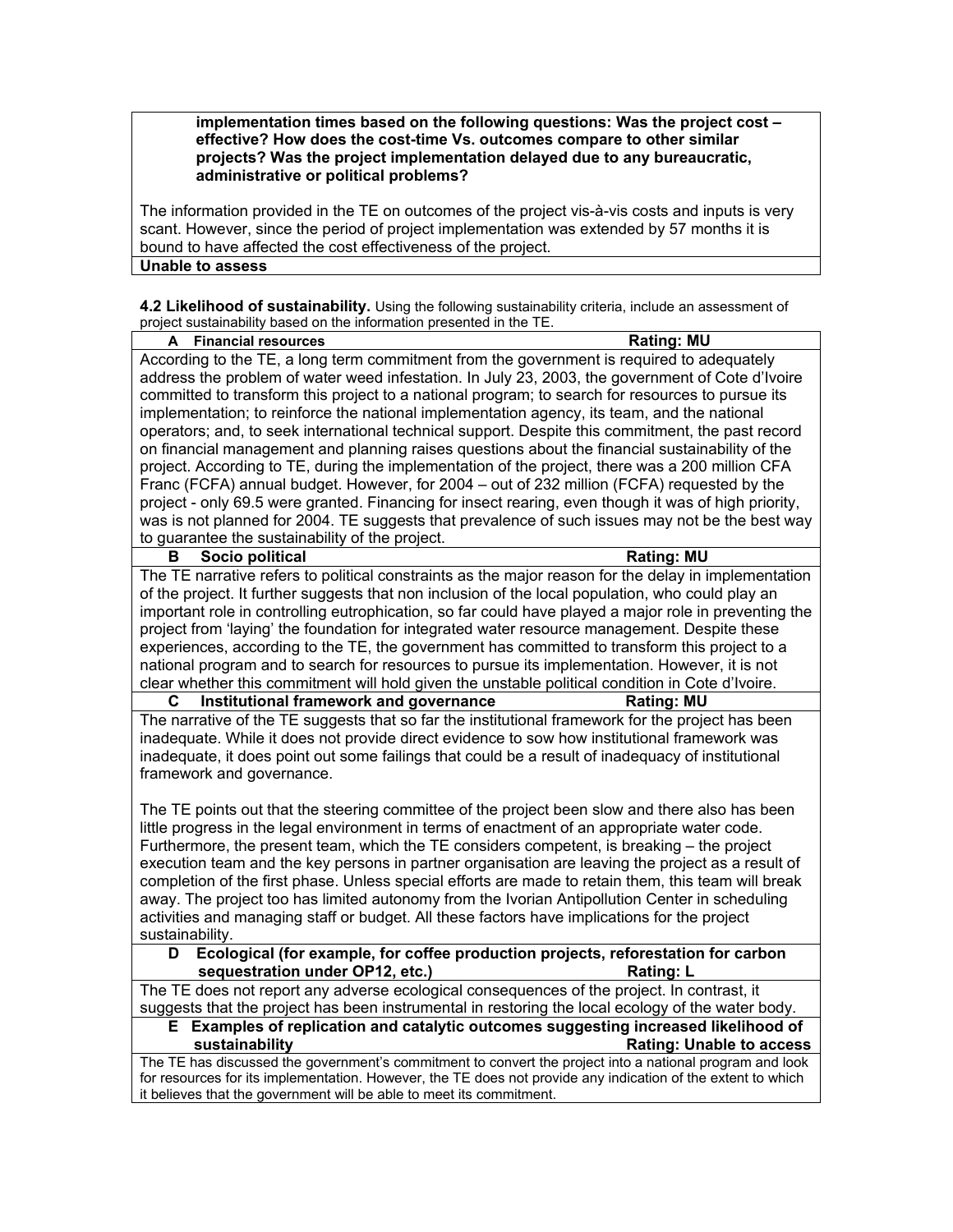**4.3 Assessment of the project's monitoring and evaluation system based on the information in the TE** 

**A. Effective M&E systems in place: What were the accomplishments and shortcomings of the project's M&E system in terms of the tools used such as: indicators, baselines, benchmarks, data collection and analysis systems, special**  studies and reports, etc.?

According to TE, the GEF did not require logical frameworks when the project was being designed and a logical framework was developed during the stage of project execution at the request of the Minister of Environment, Water and Forests of Cote d'Ivoire. According to TE, the nature of results indicators included in the log-frame – the indicators included in the log-frame focus more on physical progress and less on indicators of impact – makes it difficult to assess the true impact of the project. The TE further claims that some of the assumptions mentioned in the log-frame are not exogenous to the project but are a consequence of the functioning of the project. For example, assumptions such as the inventories are representative and the sites selected in the country are appropriate, are endogenous to the project.

The TE seems to be overall satisfied with the quality of information being gathered and managed by the project for assessing the status of the biodiversity within the project area. The TE opined that some of the information that has been collected is worthy of finding place in a good journal.

**B. Information used for adaptive management: What is the experience of the project with adaptive management?** 

There is no discussion on this issue in the TE.

**Can the project M&E system be considered a good practice?**

According to the TE, although the M&E system of the project has been effective in gathering valuable information on the biodiversity of the project area, the M&E system itself may not be ideal due to inappropriate design of the log-frame – i.e. due to wrong formulation of the indicators and errors in specifying the project assumptions.

### **4.4 Lessons**

Project lessons as described in the TE

**What lessons mentioned in the TE that can be considered a good practice or approaches to avoid and could have application for other GEF projects?**

The TE mentions following lessons can be learned from the project experience:

- The planning should be as realistic as possible and should account for the possible delays;
- Adequacy of the means for meet the recurrent post project costs vis-à-vis the means for the short (project) period.
- Specification of objectively verifiable indicators to correctly assess the level of achievement of planned results.
- The steering organs of the project may be very slow due to involvement of many ministries and organizations, groups of researchers with different expertise and political constraints.
- It is important that the commitment of the beneficiary country to finance the follow up phase is demonstrated in a formal manner during grant negotiation and must be a contractual point for releasing funds.

**4.5 Quality of the evaluation report** Provide a number rating 1-6 to each criteria based on: Highly Satisfactory = 6, Satisfactory = 5, Moderately Satisfactory = 4, Moderately Unsatisfactory = 3, Unsatisfactory = 2, and Highly Unsatisfactory = 1. Please refer to the "Criteria for the assessment of the quality of terminal evaluation reports" in the document "Ratings for the achievement of objectives, sustainability of outcomes and impacts, quality of terminal evaluation reports and project M&E systems" for further definitions of the ratings.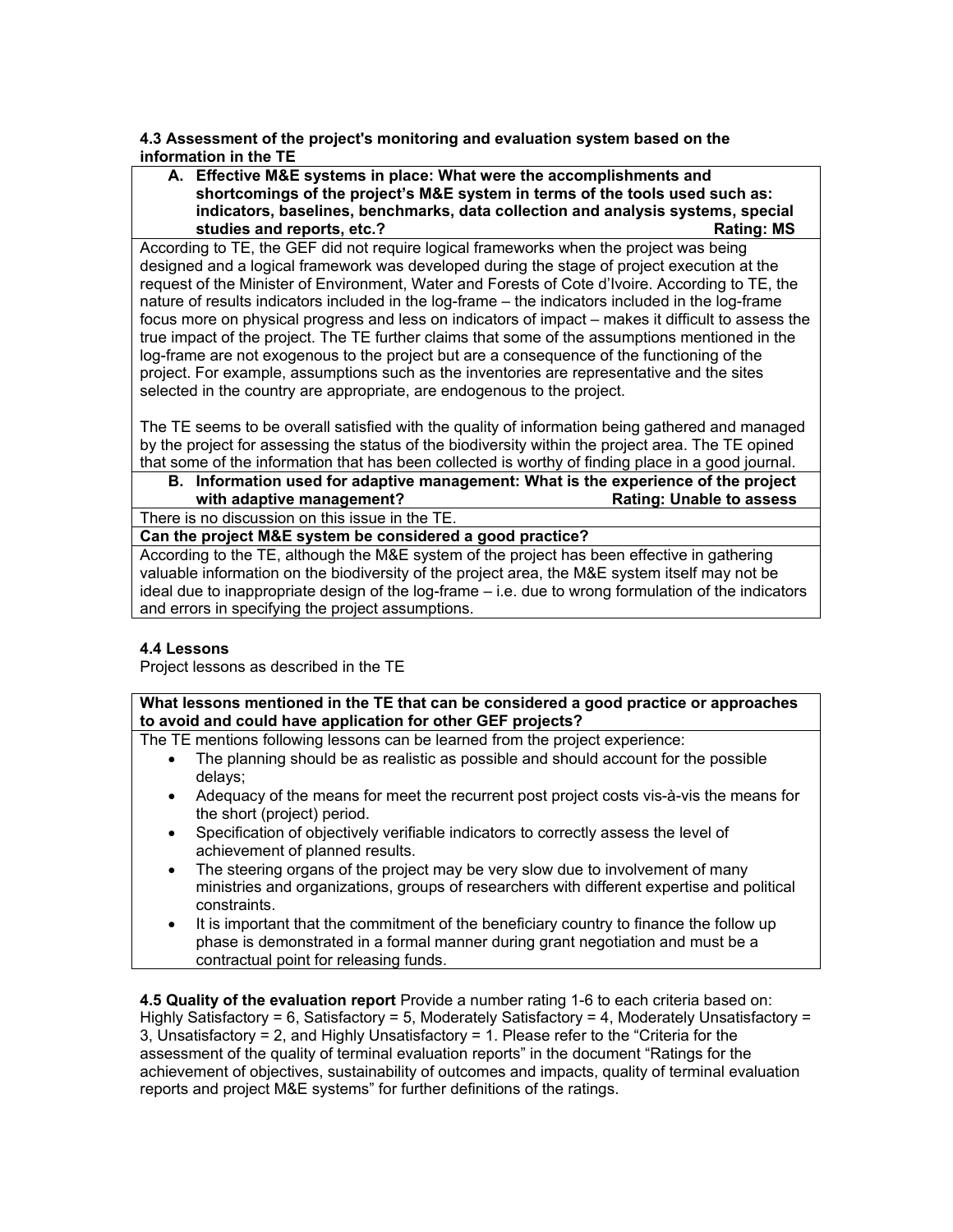# **4.5.1 Comments on the summary of project ratings and terminal evaluation findings**

In some cases the GEF Office of M&E may have independent information collected for example, through a field visit or independent evaluators working for the Office of M&E. If substantial independent information has been collected, then complete this section with any comments about the project. N/A

| 4.5.2 Quality of terminal evaluation report                                                   | <b>Ratings</b> |
|-----------------------------------------------------------------------------------------------|----------------|
| A. Does the report contain an assessment of relevant outcomes and                             | S              |
| impacts of the project and the achievement of the objectives?                                 |                |
| The TE does contain an assessment of relevant outcomes and impacts of the                     |                |
| project and the achievements. It provides a relatively detailed exposition on the             |                |
| level of achievement of each of the project objectives.                                       |                |
| B. Is the report internally consistent, is the evidence                                       | <b>MS</b>      |
| complete/convincing and are the IA ratings substantiated?                                     |                |
| The TE is internally consistent on most instances. However, it does leave some                |                |
| of the important questions unanswered. For example, while it mentions that the                |                |
| government has committed to convert this project into national program it fails               |                |
| to comment on the possibility of it actually happening, given the political                   |                |
| uncertainty in the country.                                                                   |                |
| C. Does the report properly assess project sustainability and lor a project<br>exit strategy? | S              |
| Other than not addressing the catalytic effect of the project, the TE has                     |                |
| adequately assessed the issue of project sustainability. The financial, socio-                |                |
| political, and institutional aspects of project sustainability were well covered.             |                |
| D. Are the lessons learned supported by the evidence presented and are                        | S              |
| they comprehensive?                                                                           |                |
| The lessons learned have been supported by the evidence. Each of the lessons                  |                |
| specified was supported by the evidence. The lessons learned, and the                         |                |
| evidence cited in its support, are comprehensive as they cover important                      |                |
| dimensions such as financial sustainability, project administration, M&E design,              |                |
| etc.                                                                                          |                |
| E. Does the report include the actual project costs (total and per activity)                  | U              |
| and actual co-financing used?                                                                 |                |
| The report does discuss some of the financial issues related to the project but it            |                |
| does not report the actual project costs.                                                     |                |
| F. Does the report present an assessment of project M&E systems?                              | <b>MU</b>      |
| The TE does present some information on the M&E systems such as                               |                |
| formulation of the indicators and on the assumptions, but it has not looked into              |                |
| all the aspects that could be important in determining whether the M&E system                 |                |
| was robust. For example, it has not specified how the information collected by                |                |
| the M&E system has been used.                                                                 |                |

| 4.6 Is a technical assessment of the project impacts<br>described in the TE recommended? Please place an "X" in | Yes: X | No: |
|-----------------------------------------------------------------------------------------------------------------|--------|-----|
| the appropriate box and explain below.                                                                          |        |     |
| Explain: A technical assessment of the project impacts and results would be recommended                         |        |     |
| (when the project area becomes accessible), especially in light of the fact that the TE team could              |        |     |
| not visit the field and also to verify the project outcome claims in the long term. If this project             |        |     |
| effectively reduced the amount of invasive species, it may be interesting for future projects                   |        |     |
| dealing with the same problems.                                                                                 |        |     |
| Is there a follow up issue mentioned in the TE such as corruption, reallocation of GEF funds,                   |        |     |
| etc.? No such issue has been mentioned.                                                                         |        |     |

**4.7 Sources of information for the preparation of the TE review in addition to the TE (if any)**